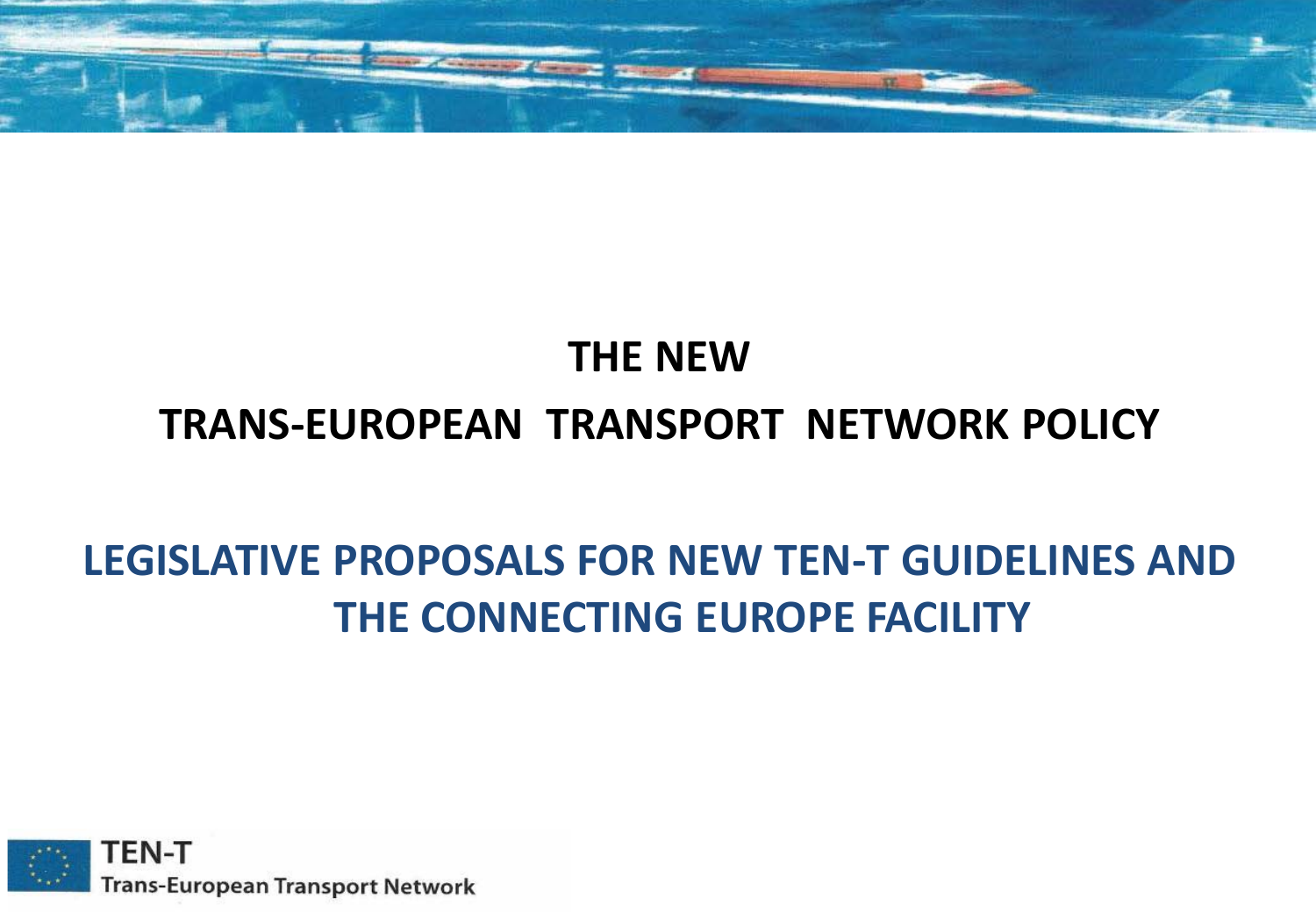#### **A new infrastructure policy as the fundament of the 2050 transport system**

- Transport is fundamental to a strong European economy and expected to grow significantly by 2050:
	- $\triangleright$  Freight transport by 80%
	- $\triangleright$  Passenger transport by more than 50%
- Transport needs to contribute substantially to Climate Change objectives

 $\geq$  CO2 emissions from transport are foreseen to go down by 60 %

• Infrastructure policy needs to support both challenges

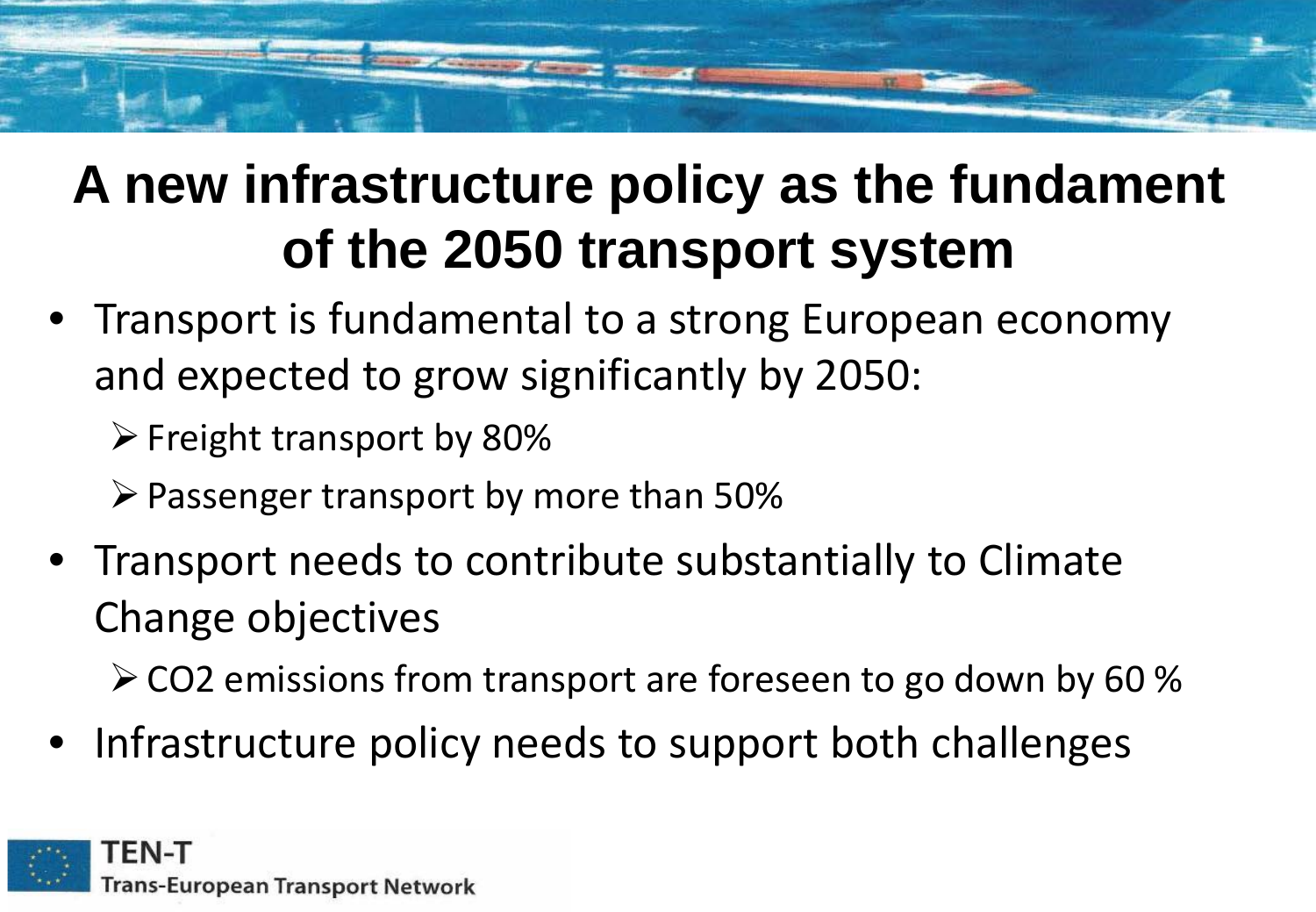# **20 years of TEN-T policy ......**

#### **A success story for:**

- The first-ever transport network planning at European level
- The bringing together of all transport modes in a common framework
- The boosting of intelligent transport systems for efficienct infrastructure use, with the birth of genuinely European projects
- The concentration of efforts by Member States and the Union –<br>on the implementation of the 30 priority projects
- A progressing European high-speed railway network which opens up a new quality of cross-border passenger services
- An established European policy valued and promoted by Member States, third countries and a large stakeholder community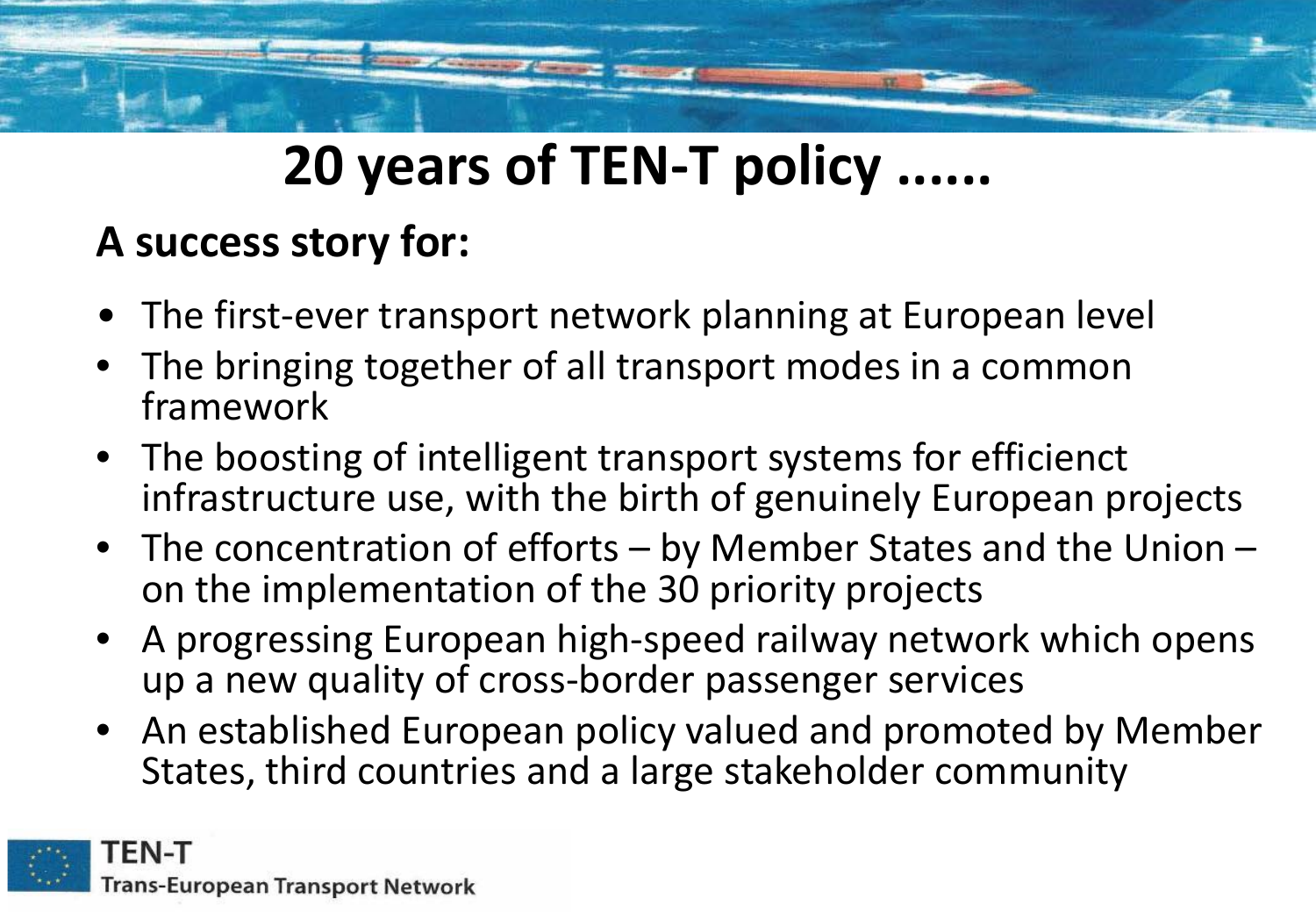### **20 years of TEN-T policy ......**

#### **A good time to draw lessons, notably with regard to:**

- The pace of project implementation and network completion
- The value generated by Union action
- The results obtained in relation to key policy objectives: facilitation of the internal market, cohesion and accessibility
- The completeness of the infrastructure policy in relation to the Union's transport policy objectives
- The commitment of all actors involved
- And, not least, the clarity and practicability of its legal bases

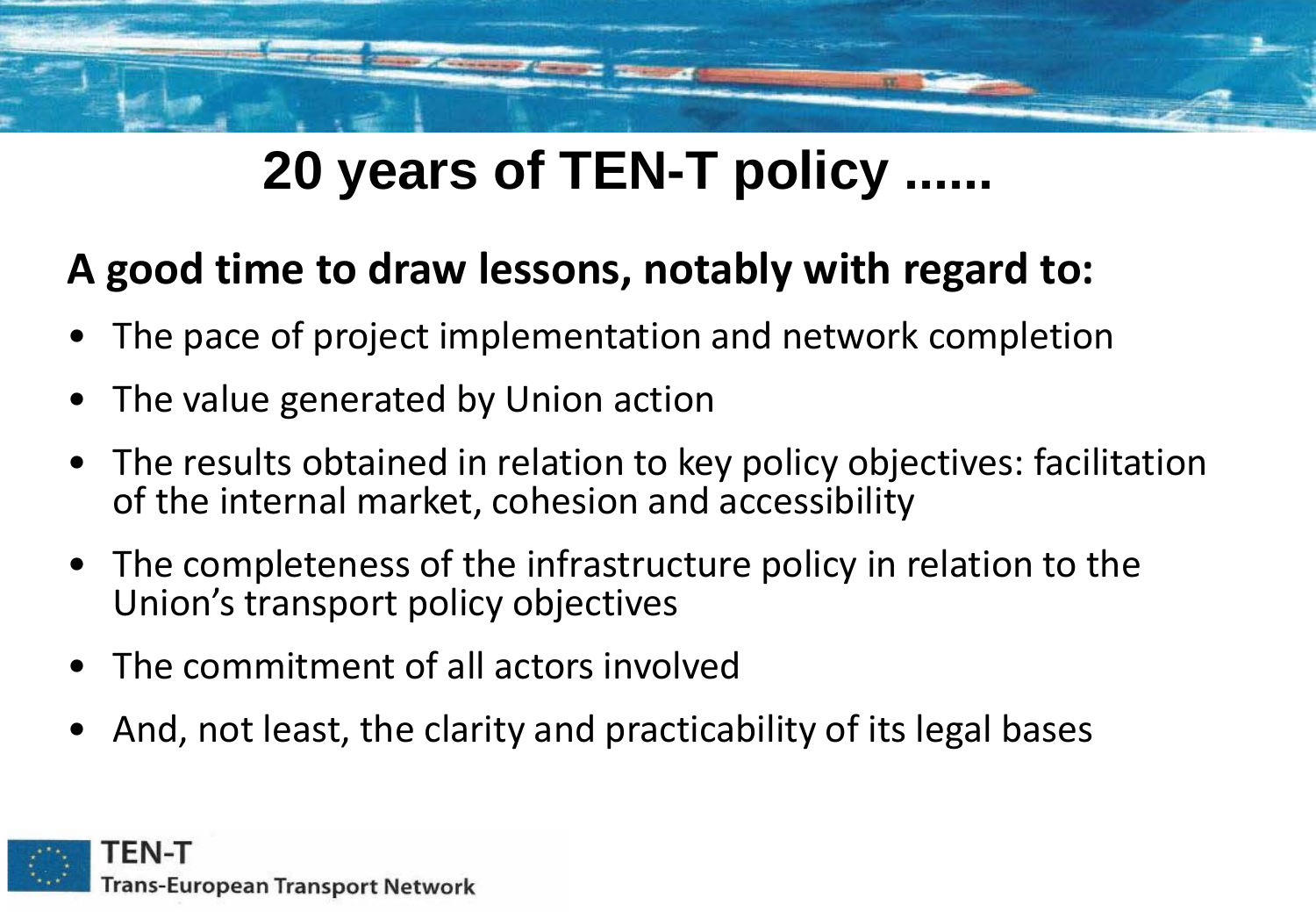### **A renewed policy approach for the new challenges**

- Better integration, more intelligence and innovation to meet growing transport demand while reducing the carbon footprint
- Coherent infrastructure requirements (with due consideration for geographical particularities) for smooth, safe, secure and high- quality transport flows
- A genunine network policy, with the network management as a central element and a transparent basis for project identification
- Strong emphasis on territorial integration for balanced access to markets throughout the Union
- Valorization of the growing global dimension of transport
- A core network in the focus of Union action

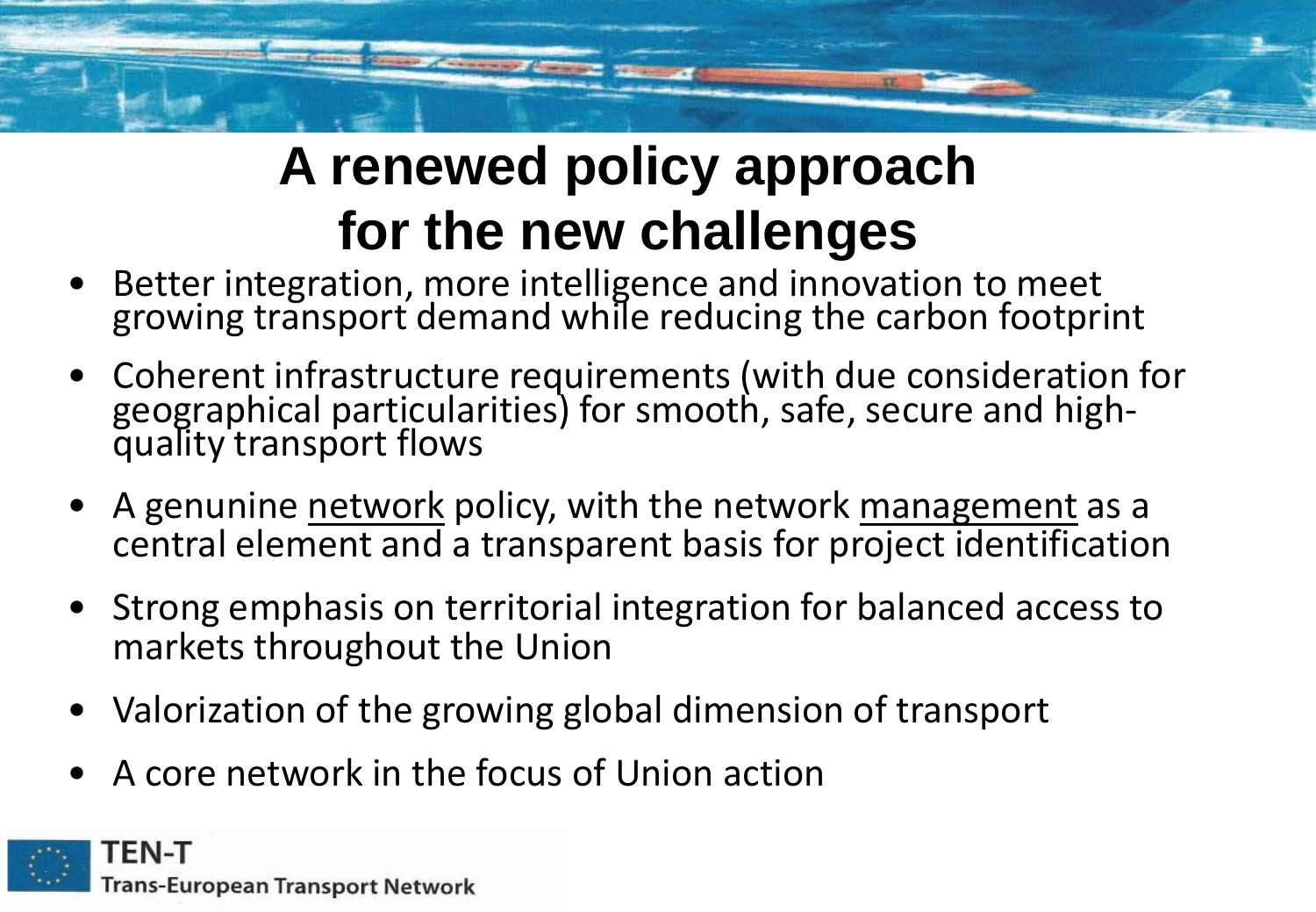





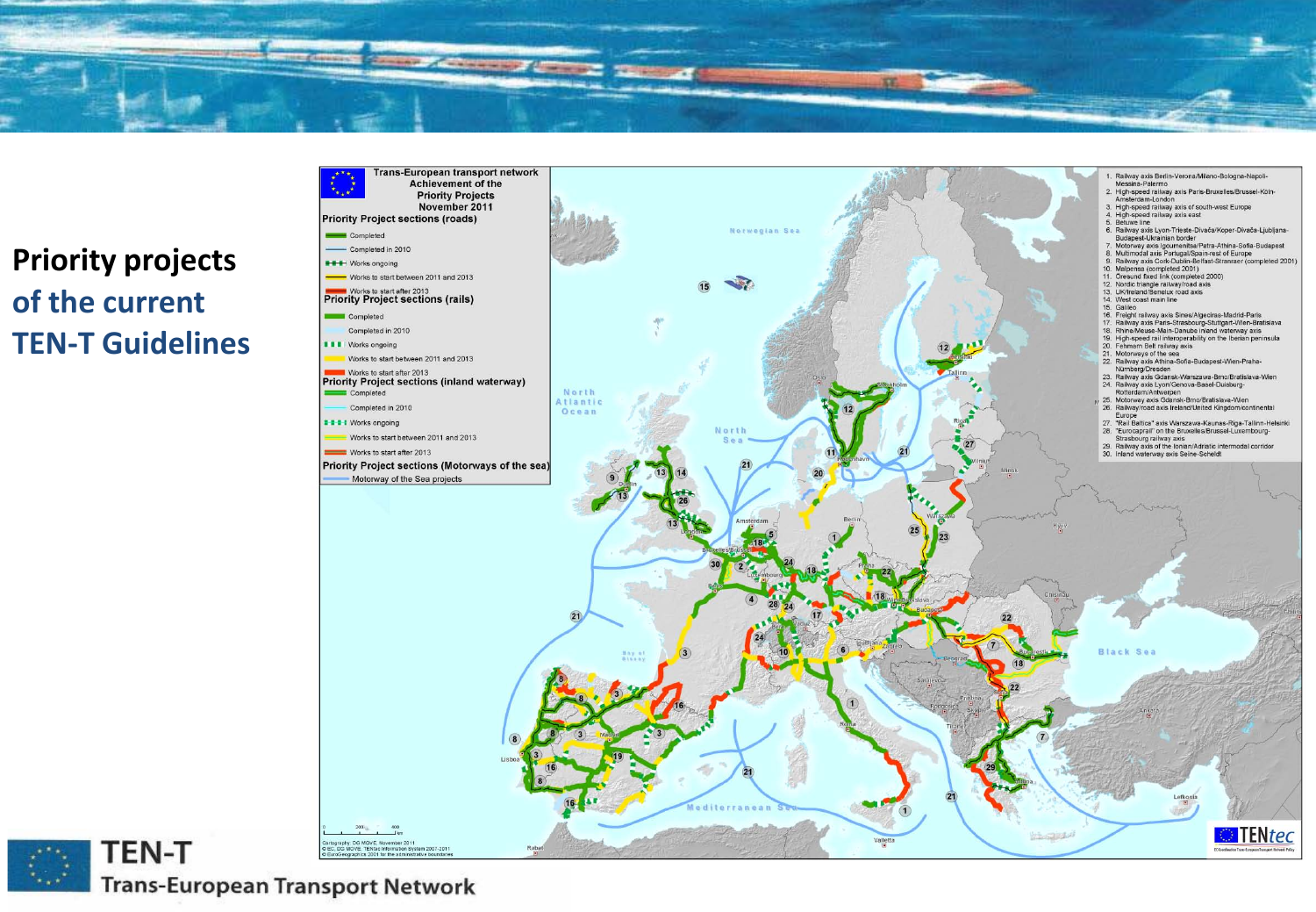### **The TEN-T Core Network ….**

- Results from a commonly agreed planning methodology
- Links up 85 important economic centres and their airports, 138 sea and inland ports and 28 cross-border points with<br>third countries
- Includes rail, road and inland waterway connections between these nodes which will carry traffic flows of highest strategic importance
- Features high infrastructure standards, including ITS and innovative equipment, which make the network a pioneer for Europe's transport infrastructure development

TEN-T **Trans-European Transport Network** 

C t k id ill ff ti l b t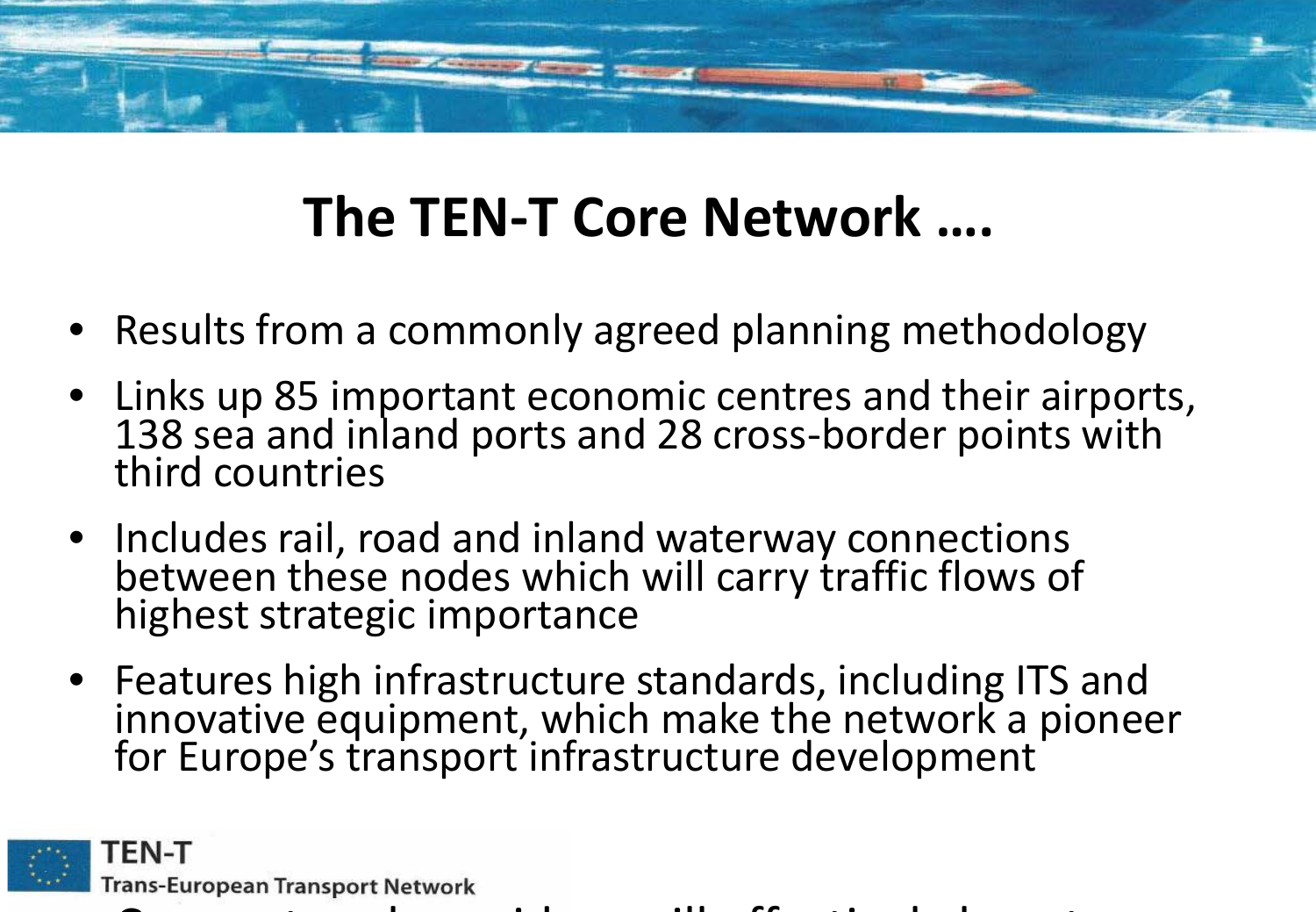### **Amongst other things, the core network** …

- Enhances the role of waterborne transport and multimodal infrastructure:
	- $\triangleright$  Key maritime ports are recognized as part of the TEN-T infrastructure of highest strategic importance
	- $\triangleright$  Maritime ports form part of Core Network Corridors, thereby becoming potential members of « Corridor Platforms »
	- $\triangleright$  All class IV inland waterways are included in the core network
	- Conncetions between transport modes (ports, airports, rail-road terminals) and their access routes are given special attention

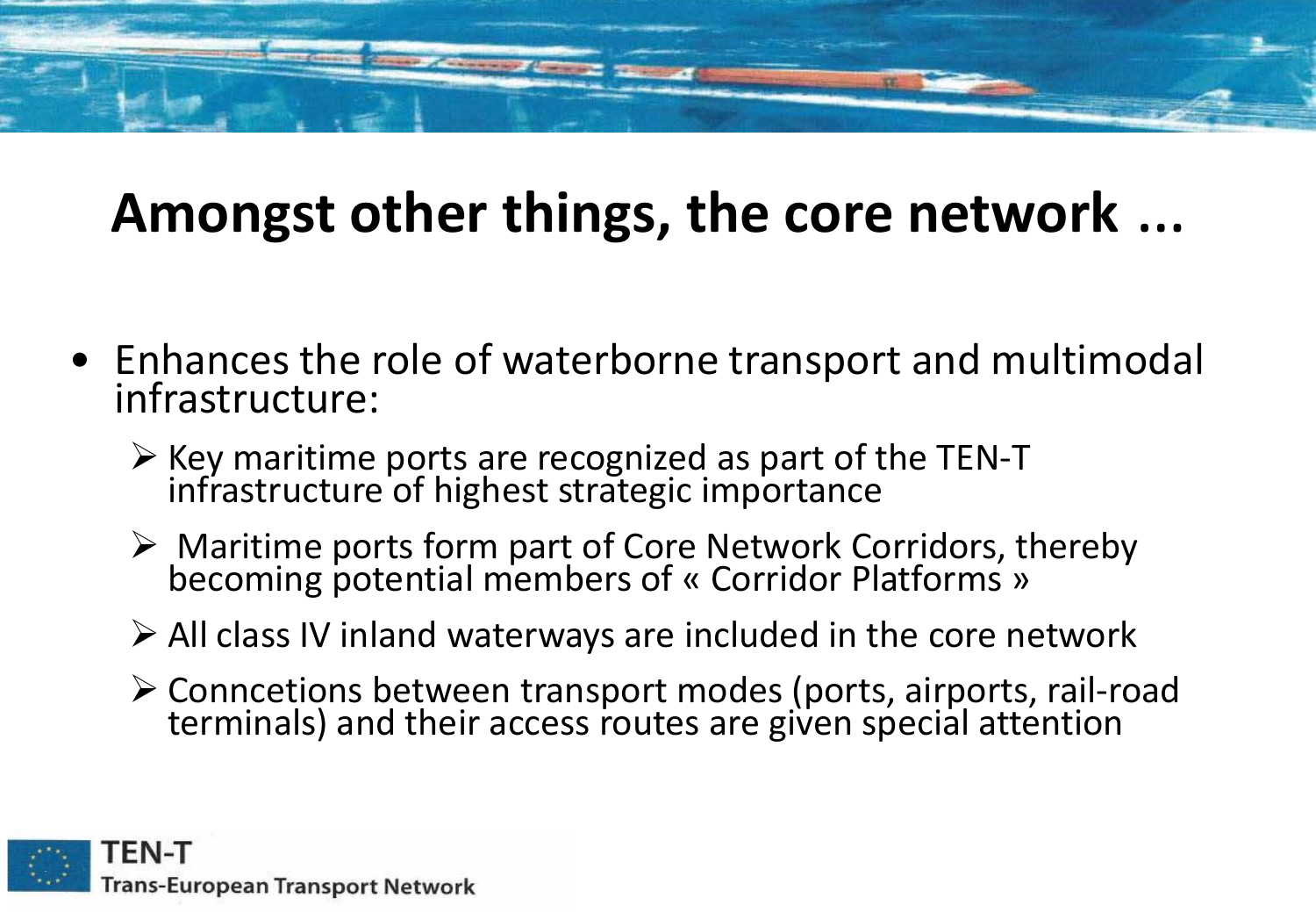## **Streamlining core network implementation**

- Core network completion is aimed at by 2030
- Core network implementation is in the centre the Union's instruments
- Core Network Corridors are proposed as an instrument for coordinated core network implementation
	- $\triangleright$  Identification of 10 corridors in the « Connecting Europe Facility »
	- $\triangleright$  Innovative governance structures with « European coordinators » in a pivotal role
	- $\triangleright$  Emphasis on efficient infrastructure use and coherent, demand-<br>driven project implementation

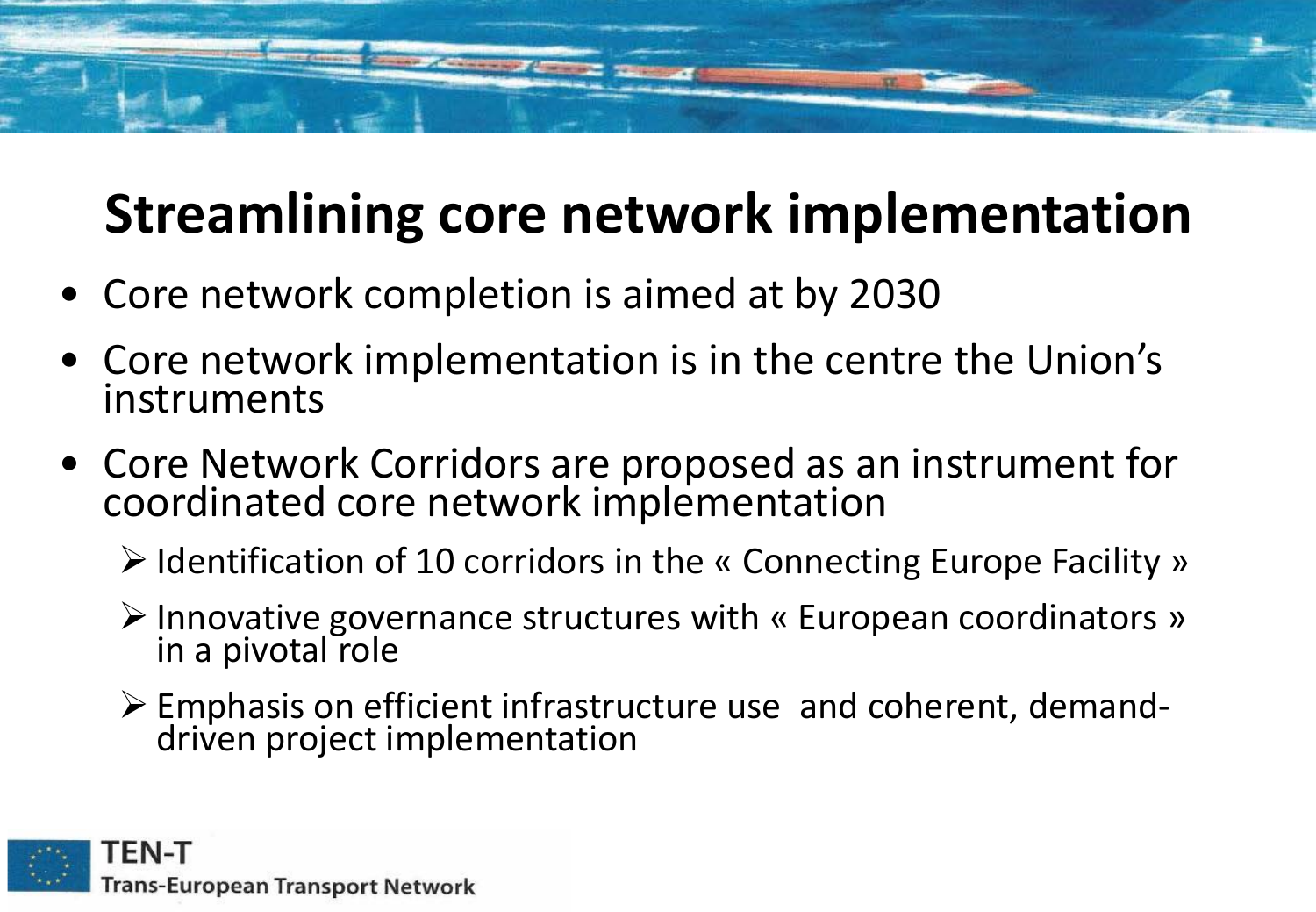

#### **2030 – a European core network Railways (freight), ports and rail-road**

**terminals**





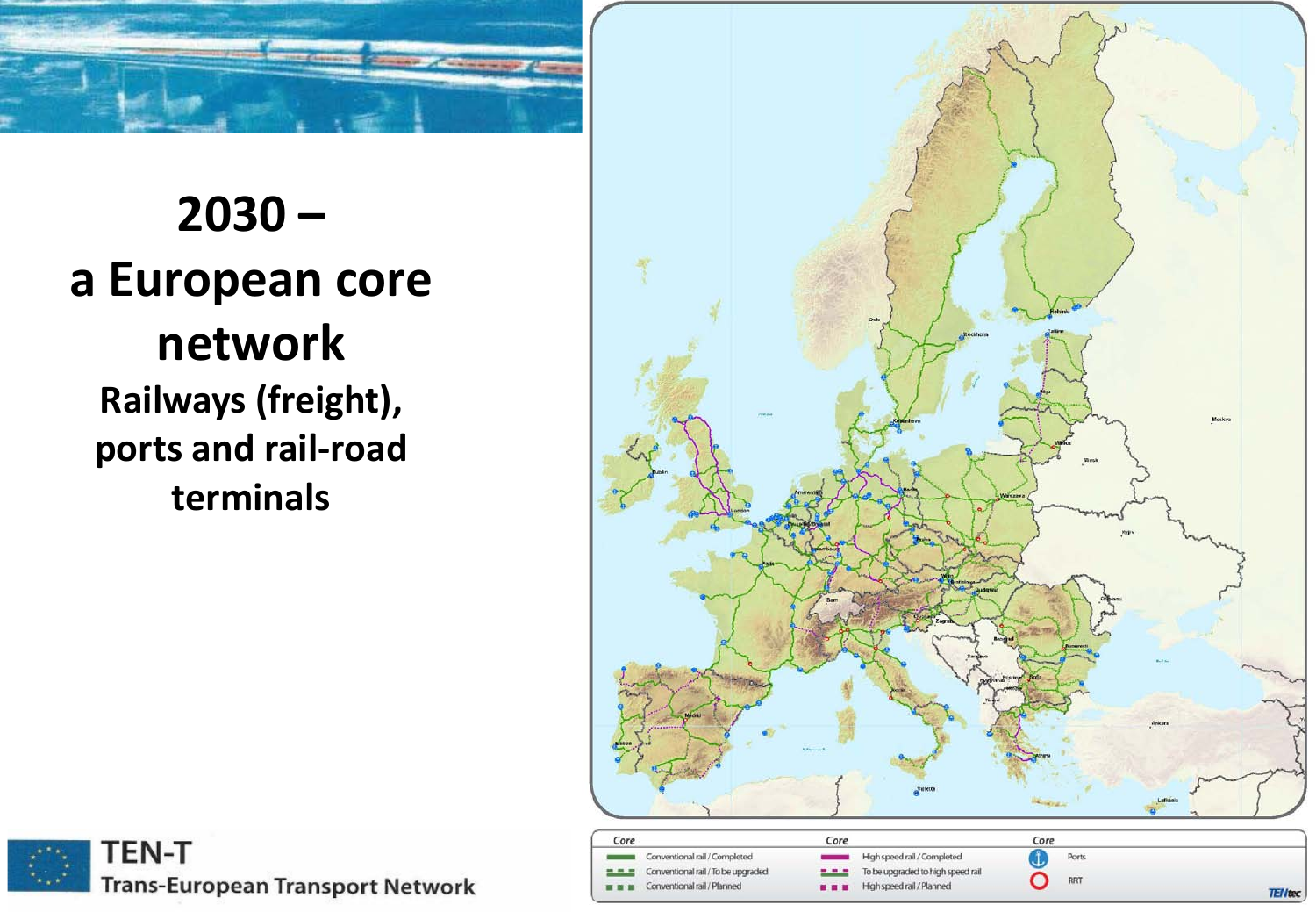

**2030 – a European core network Inland waterways and ports**





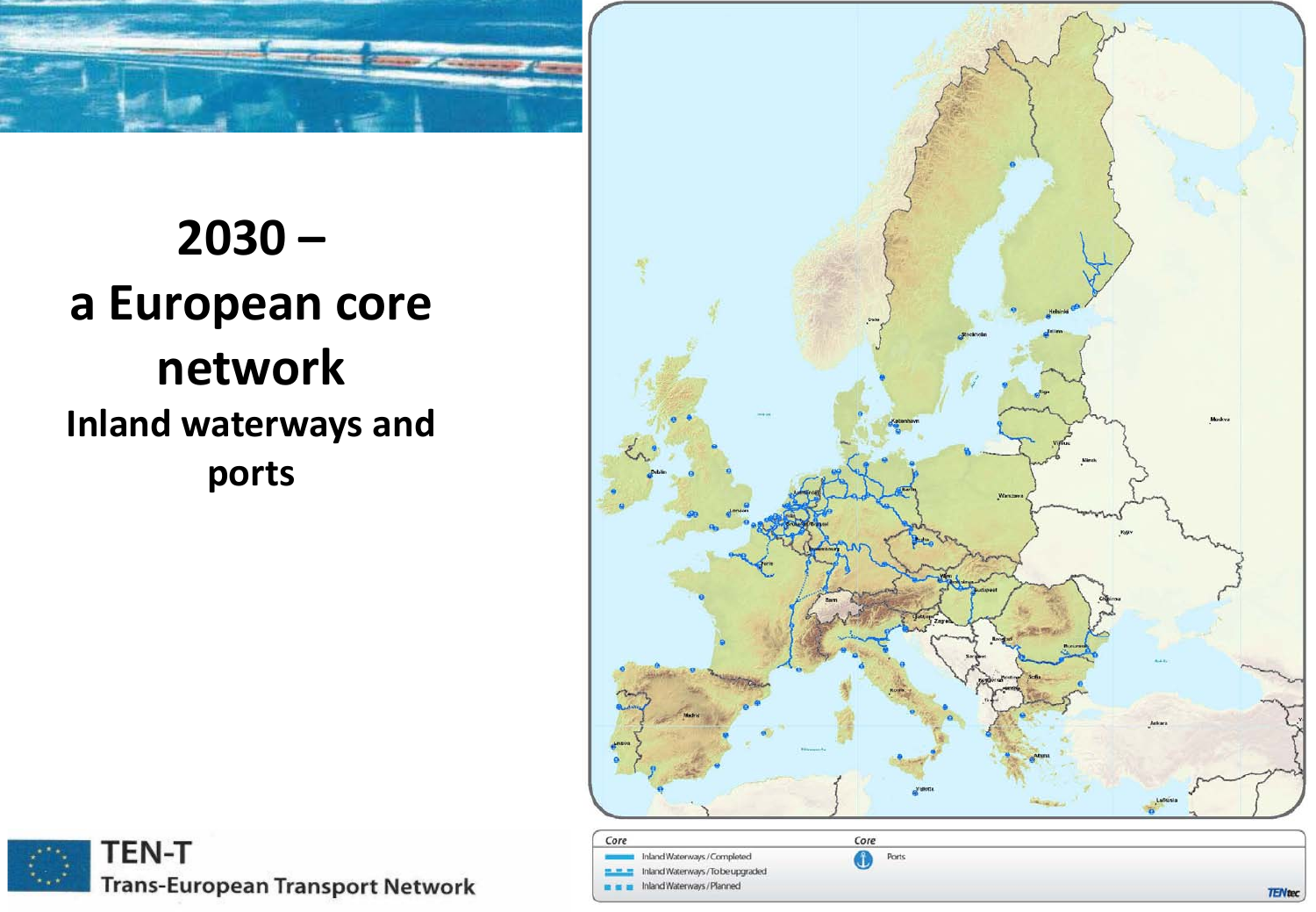

#### **2030 – a European core network Roads, ports rail-road**

**terminals & airports**





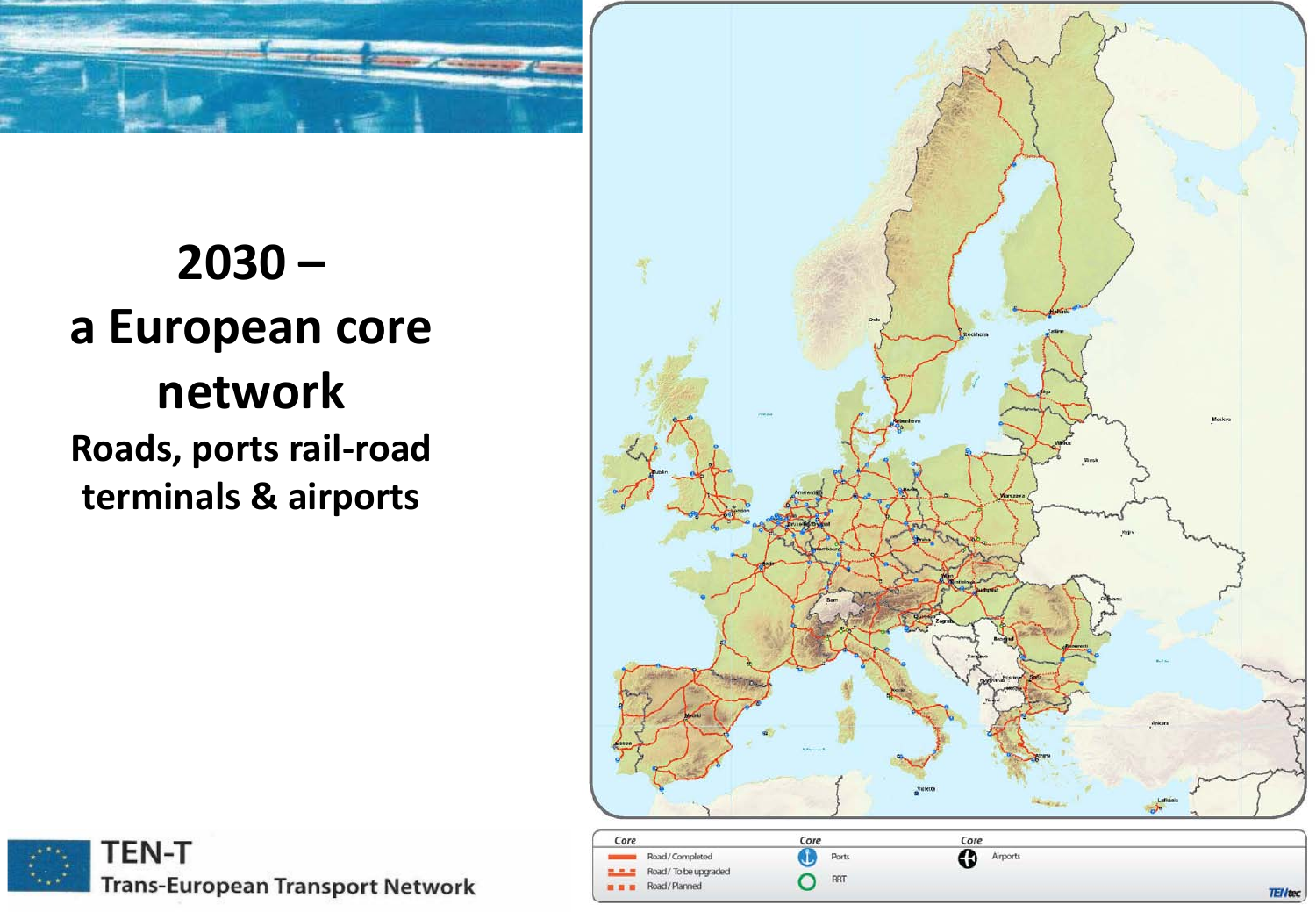## **The comprehensive network for broad access to the core network**

- The "Ground Layer" of the dual network structure
- Resulting from a common planning methodology and intense bilateral discussions with Member **States** 
	- $\triangleright$  A new type of criteria for ports, airports and multi-modal terminals
- Ensuring access to all regions (including peripheral and ultraperipheral ones)
- Full completion, in accordance with stipulated infrastructure requirements, aimed at for 2050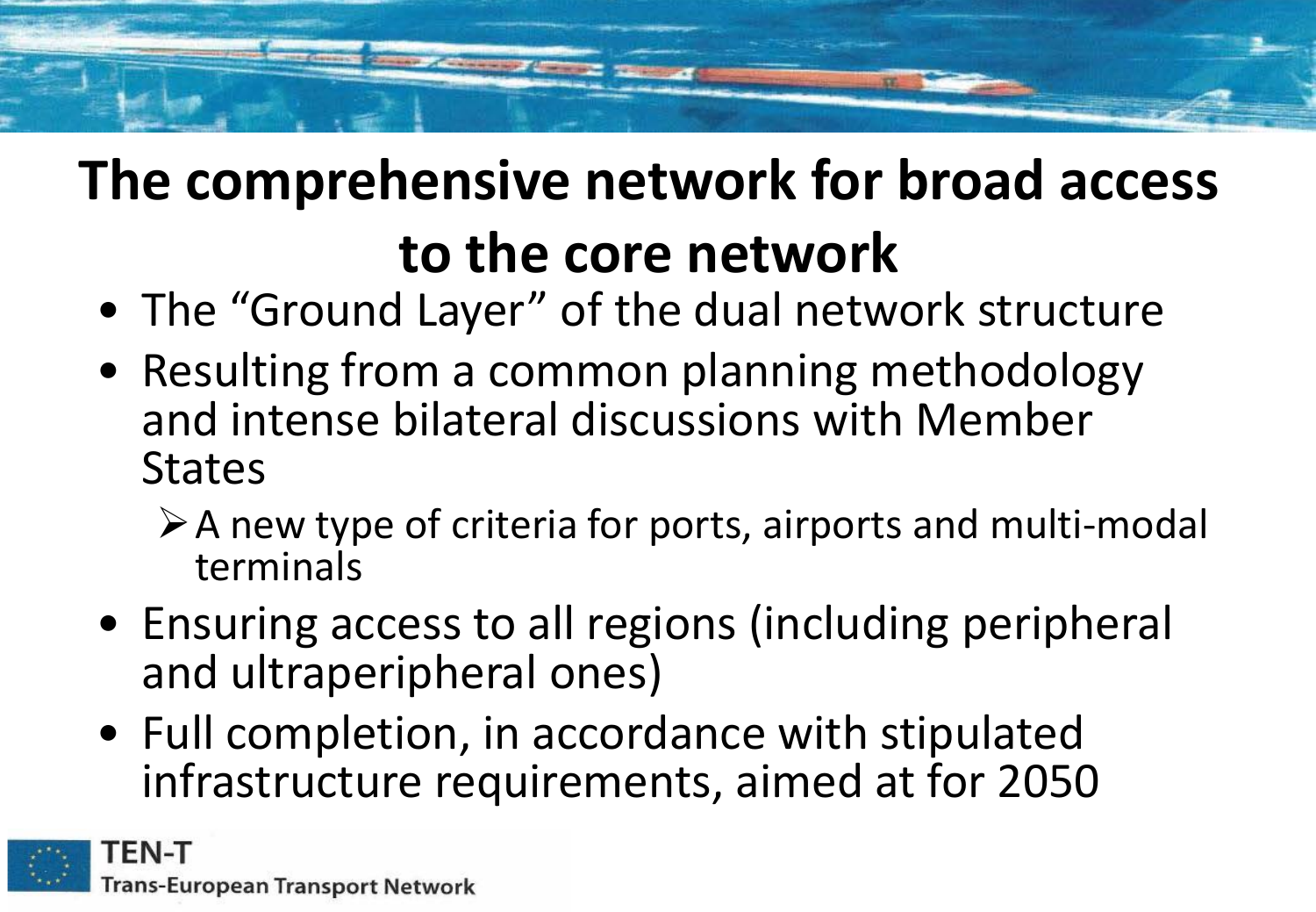

#### Motorways of the Sea

- An area of special importance within the maritime section of the new Guidelines
- Consisting of short sea shipping routes between at least two Member States, corresponding ports, associated equipment, intelligent transport systems / information and communication technologies
- Motorways of the sea may a) form part of a core network corridor, b) link two or more core network ports and their hinterland connections or c) link a core network port and ports of the comprehensive network

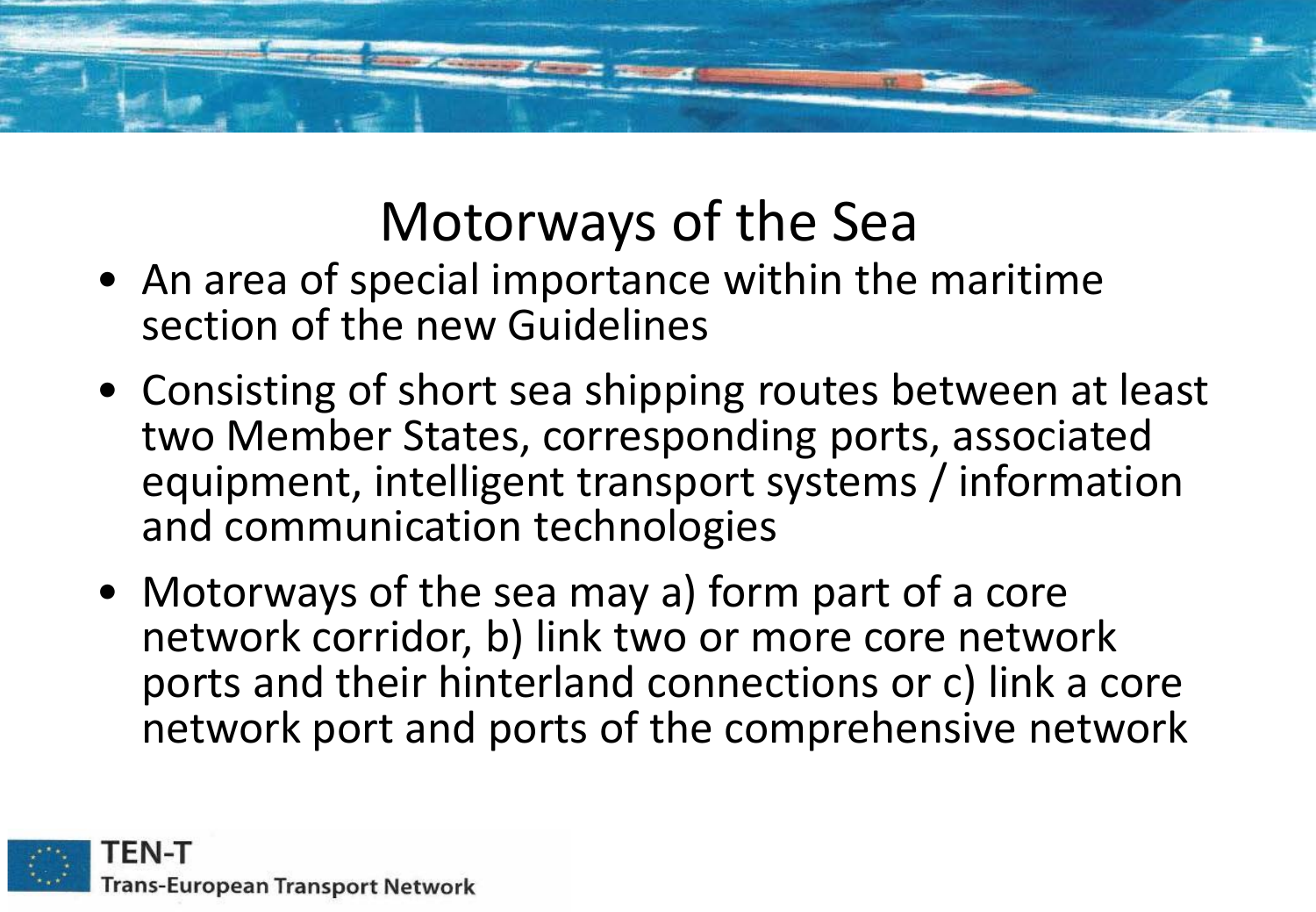# **Finding the money**

- 500 billion Euros for TEN-T implementation until 2020
- 250 billion Euros of this needed for the core network
- Member States and other public and private entities as project promoters and main investors
- Europe to contribute 31,7 billion Euros grant money: Connecting Europe Facility (CEF)

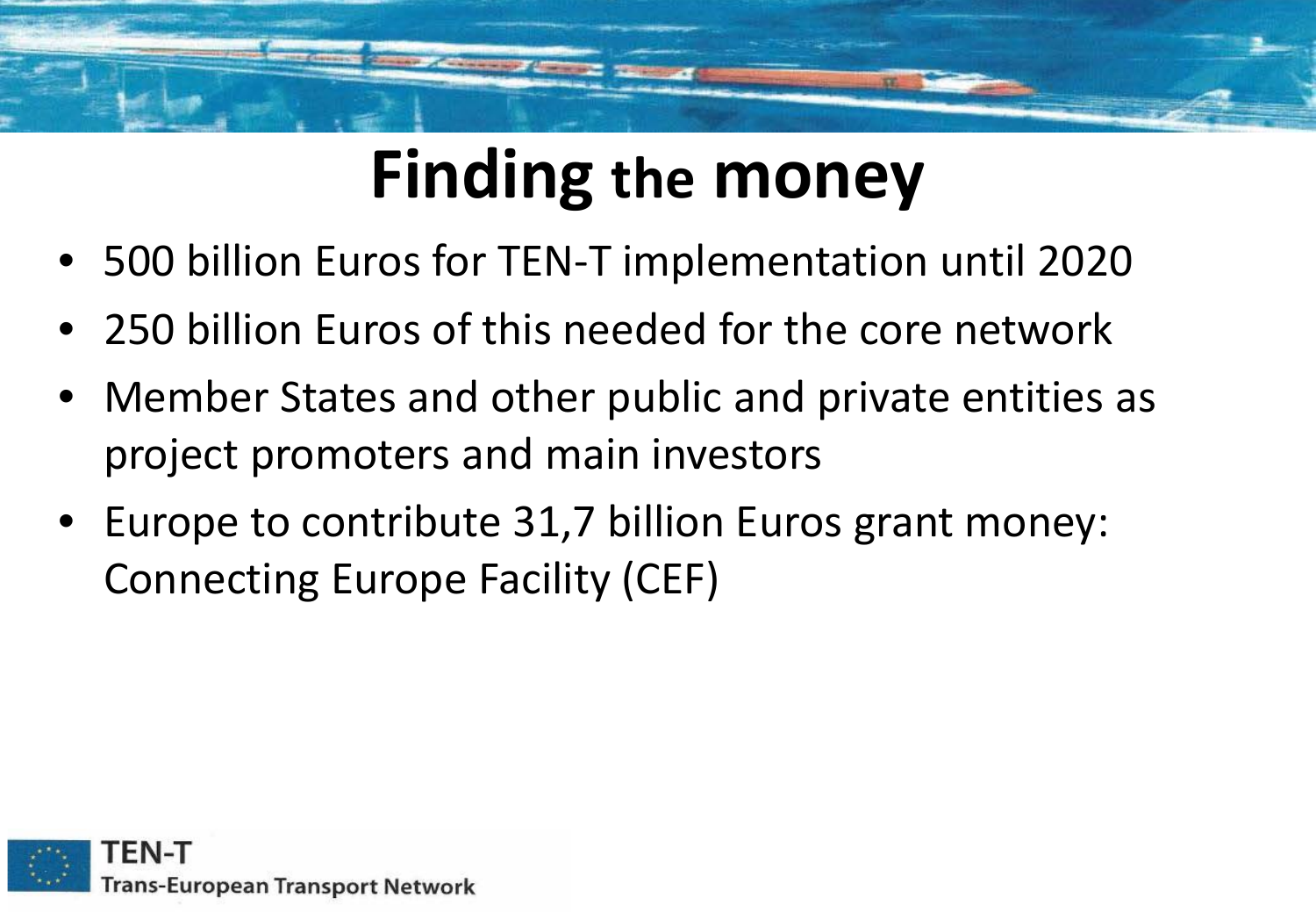# **Boosting investment with the CEF**

- 31.7 billion, out of which 10 billion specifically for Cohesion countries
- 80 85 % for core network corridors, 3 horizontal priorities and other important cross-border sections
- 15 20 % for other projects of the core and comprehensive networks
- Innovative financial instruments
- Further 24 billion Euros under the Cohesion Fund